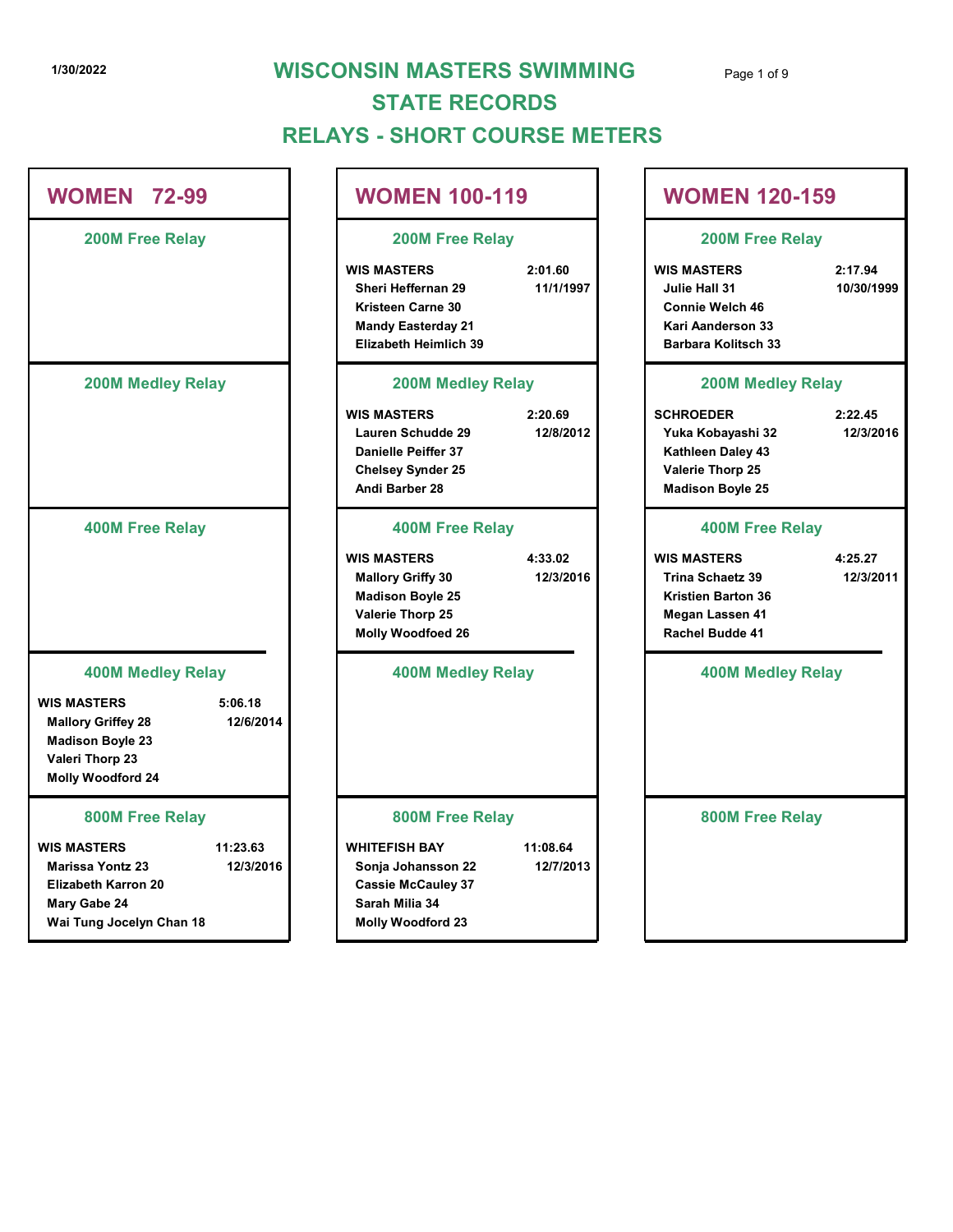# 1/30/2022 WISCONSIN MASTERS SWIMMING Page 2 of 9 RELAYS - SHORT COURSE METERS STATE RECORDS 1/30/2022<br>
WISCONSIN MASTERS SWIMMING<br>
STATE RECORDS<br>
RELAYS - SHORT COURSE METERS<br>
WOMEN 160-199<br>
200M Free Relay<br>
WISCONSIN MASTERS<br>
WOMEN 200-239<br>
200M Free Relay<br>
200M Free Relay<br>
WISCONSIN MASTERS<br>
200M FREE RECORDS<br> 1/30/2022<br>
1/30/2022<br>
WISCONSIN MASTERS SWIMMING<br>
STATE RECORDS<br>
RELAYS - SHORT COURSE METERS<br>
WOMEN 160-199<br>
200M Free Relay<br>
2:03.05<br>
Cynthia Mattry 41<br>
Patty Morgan 36<br>
Cynthia Mattry 41<br>
Patty Morgan 36<br>
Mande Mann 40

# WOMEN 160-199

#### 200M Free Relay

#### 200M Medley Relay

#### 400M Free Relay

#### 400M Medley Relay

#### 800M Free Relay

#### 200M Free Relay

#### 200M Medley Relay

#### 400M Free Relay

#### 400M Medley Relay

#### 800M Free Relay

- Linda Fitzgerald 44 Karen Kimple 53 Laurie Alioto 56
- 11:20.34
- 

|                                                                                                                            |                       | <b>STATE RECORDS</b><br><b>RELAYS - SHORT COURSE METERS</b>                                                                           |                       |                                                                                                                   |                        |  |
|----------------------------------------------------------------------------------------------------------------------------|-----------------------|---------------------------------------------------------------------------------------------------------------------------------------|-----------------------|-------------------------------------------------------------------------------------------------------------------|------------------------|--|
| <b>WOMEN 160-199</b>                                                                                                       |                       | <b>WOMEN 200-239</b>                                                                                                                  |                       | <b>WOMEN 240-279</b><br>200M Free Relay                                                                           |                        |  |
| 200M Free Relay                                                                                                            |                       | <b>200M Free Relay</b>                                                                                                                |                       |                                                                                                                   |                        |  |
| <b>WIS MASTERS</b><br><b>Cynthia Maltry 41</b><br>Patty Morgan 36<br>Melinda Mann 40<br>Nancy-Leigh Fisher 45              | 2:03.05<br>10/26/1996 | <b>WIS MASTERS</b><br><b>Janet Schultz 53</b><br><b>Candy Christenson 57</b><br><b>Nancy Kranpitz 59</b><br><b>Cynthia Maltry 50</b>  | 2:33.29<br>11/20/2004 | <b>WIS MASTERS</b><br><b>Candy Christenson 65</b><br>Nancy Ehrke 59<br>Janet Schultz 61<br><b>Melinda Mann 56</b> | 2:33.07<br>12/8/2012   |  |
| <b>200M Medley Relay</b>                                                                                                   |                       | <b>200M Medley Relay</b>                                                                                                              |                       | <b>200M Medley Relay</b>                                                                                          |                        |  |
| <b>WIS MASTERS</b><br>Jennie Bourguinon 38<br>Carol Reinke 60<br>Patty Baus 39<br>Kari Aanderson 31                        | 2:36.20<br>11/1/1997  | <b>WIS MASTERS</b><br><b>Germaine Havel 53</b><br>Carol Reinke 65<br>NancyKranpitz 56<br><b>Candy Christenson 54</b>                  | 3:00.78<br>10/27/2001 | <b>WIS MASTERS</b><br><b>Betty Lorenzi 76</b><br>Janet Schultz 52<br><b>Edith Jacobsen 56</b><br>Ingrid Stine 64  | 3:11.18<br>10/25/2003  |  |
| <b>400M Free Relay</b>                                                                                                     |                       | <b>400M Free Relay</b>                                                                                                                |                       | <b>400M Free Relay</b>                                                                                            |                        |  |
| <b>WHITEFISH BAY</b><br>Debbie Katzman 48<br>Linda Pedraza 45<br>Karen Kinple 54<br>Katy Sommer 44                         | 5:18.49<br>12/5/2015  | <b>WIS MASTERS</b><br><b>Nancy Kranpitz 61</b><br><b>Candy Christenson 59</b><br><b>Edith Jaconsen 59</b><br><b>Germaine Havel 58</b> | 6:05.81<br>11/4/2006  | <b>WIS MASTERS</b><br><b>Edith Jacobsen 56</b><br>Ingrid Stine 64<br><b>Betty Lorenzi 76</b><br>Janet Schultz 52  | 6:28.81<br>10/25/2003  |  |
| <b>400M Medley Relay</b>                                                                                                   |                       | <b>400M Medley Relay</b>                                                                                                              |                       | <b>400M Medley Relay</b>                                                                                          |                        |  |
| <b>WIS MASTERS</b><br><b>Edith Jaconbes 53</b><br><b>Candy Christenson 53</b><br>Sara Allen 25<br><b>Melodee Nugent 33</b> | 6:15.56<br>11/11/2000 | <b>WIS MASTERS</b><br><b>Katy Sommer 44</b><br>Melinda Mann 59<br>Debbie Katzman 48<br>Pamela Busalacchi 52                           | 6:05.03<br>12/5/2015  | <b>WIS MASTERS</b><br><b>Betty Lorenzi 75</b><br>Janet Schultz 51<br><b>Edith Jacobsen 55</b><br>Ingrid Stine 63  | 7:14.83<br>10/26/2002  |  |
| 800M Free Relay                                                                                                            |                       | 800M Free Relay                                                                                                                       |                       | <b>800M Free Relay</b>                                                                                            |                        |  |
| <b>WIS MASTERS</b><br>Jennifer Gruenwald 50<br><b>Molly Woodford 24</b><br>Cheryl Drury 54<br>Susan Bonis 61               | 14:44.95<br>12/6/2014 | <b>WIS MASTERS</b><br>Debbie Katzman 47<br>Linda Fitzgerald 44<br>Karen Kimple 53<br>Laurie Alioto 56                                 | 11:20.34<br>12/6/2014 | <b>WIS MASTERS</b><br>Ingrid Stine 64<br><b>Betty Lorenzi 76</b><br>Janet Schultz 52<br><b>Edith Jacobsen 56</b>  | 14:25.00<br>10/25/2003 |  |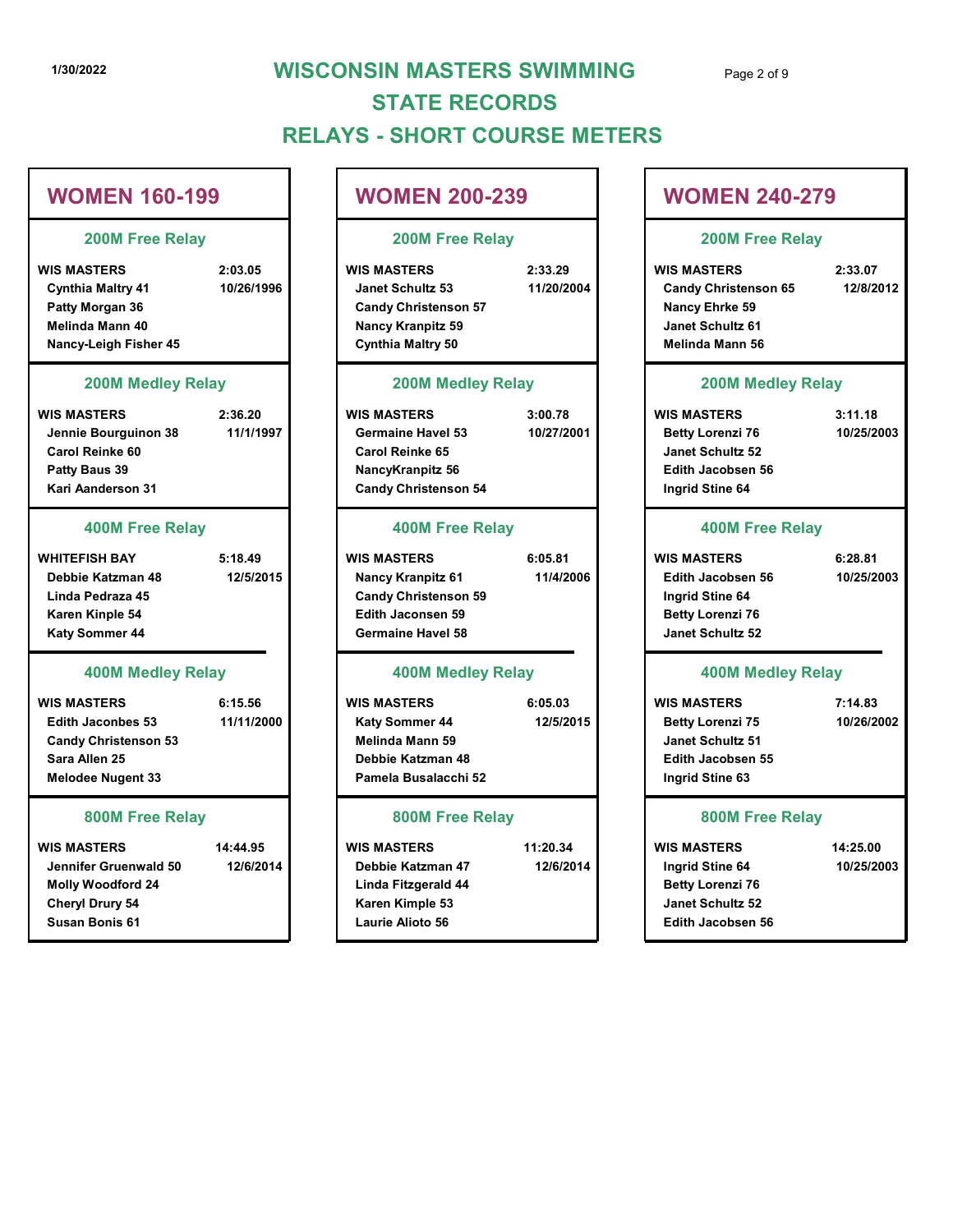# 1/30/2022 **WISCONSIN MASTERS SWIMMING** Page 3 of 9

# RELAYS - SHORT COURSE METERS STATE RECORDS

|                                                                                                                           |                       | <b>STATE RECORDS</b><br><b>RELAYS - SHORT COURSE METERS</b> |                          |  |
|---------------------------------------------------------------------------------------------------------------------------|-----------------------|-------------------------------------------------------------|--------------------------|--|
| <b>WOMEN 280-319</b>                                                                                                      |                       | <b>WOMEN 320-359</b>                                        | <b>WOMEN 360-399</b>     |  |
| 200M Free Relay                                                                                                           |                       | 200M Free Relay                                             | 200M Free Relay          |  |
| <b>WIS MASTERS</b><br>Julie Van Cleave 62<br><b>Nancy Kranpitz 76</b><br><b>Candy Christenson 74</b><br>Mary Schneider 69 | 3:01.60<br>12/4/2021  |                                                             |                          |  |
| <b>200M Medley Relay</b>                                                                                                  |                       | <b>200M Medley Relay</b>                                    | <b>200M Medley Relay</b> |  |
| <b>WIS MASTERS</b><br>Janet Schultz 68<br><b>Candy Christenson 72</b><br><b>Nancy Kranpitz 74</b><br>Mary Schneider 67    | 3:40.90<br>12/7/2019  |                                                             |                          |  |
| <b>400M Free Relay</b>                                                                                                    |                       | <b>400M Free Relay</b>                                      | <b>400M Free Relay</b>   |  |
| <b>WIS MASTERS</b><br>Ingrid Stine 67<br>Joanne Moder 68<br><b>Carol Reinke 70</b><br><b>Betty Lorenzi 79</b>             | 7:25.74<br>11/4/2006  |                                                             |                          |  |
| <b>400M Medley Relay</b>                                                                                                  |                       | <b>400M Medley Relay</b>                                    | <b>400M Medley Relay</b> |  |
| <b>WIS MASTERS</b><br><b>Betty Lorenzi 79</b><br>Carol Reonke 70<br>Ingrid Stine 67<br>Joanne Moder 68                    | 8:16.00<br>11/4/2006  |                                                             |                          |  |
| 800M Free Relay                                                                                                           |                       | 800M Free Relay                                             | 800M Free Relay          |  |
| <b>WIS MASTERS</b><br>Julie Van Cleave 62<br><b>Nancy Kranpitz 76</b><br><b>Candy Christenson 74</b><br>Mary Schneider 69 | 14:34.04<br>12/4/2021 |                                                             |                          |  |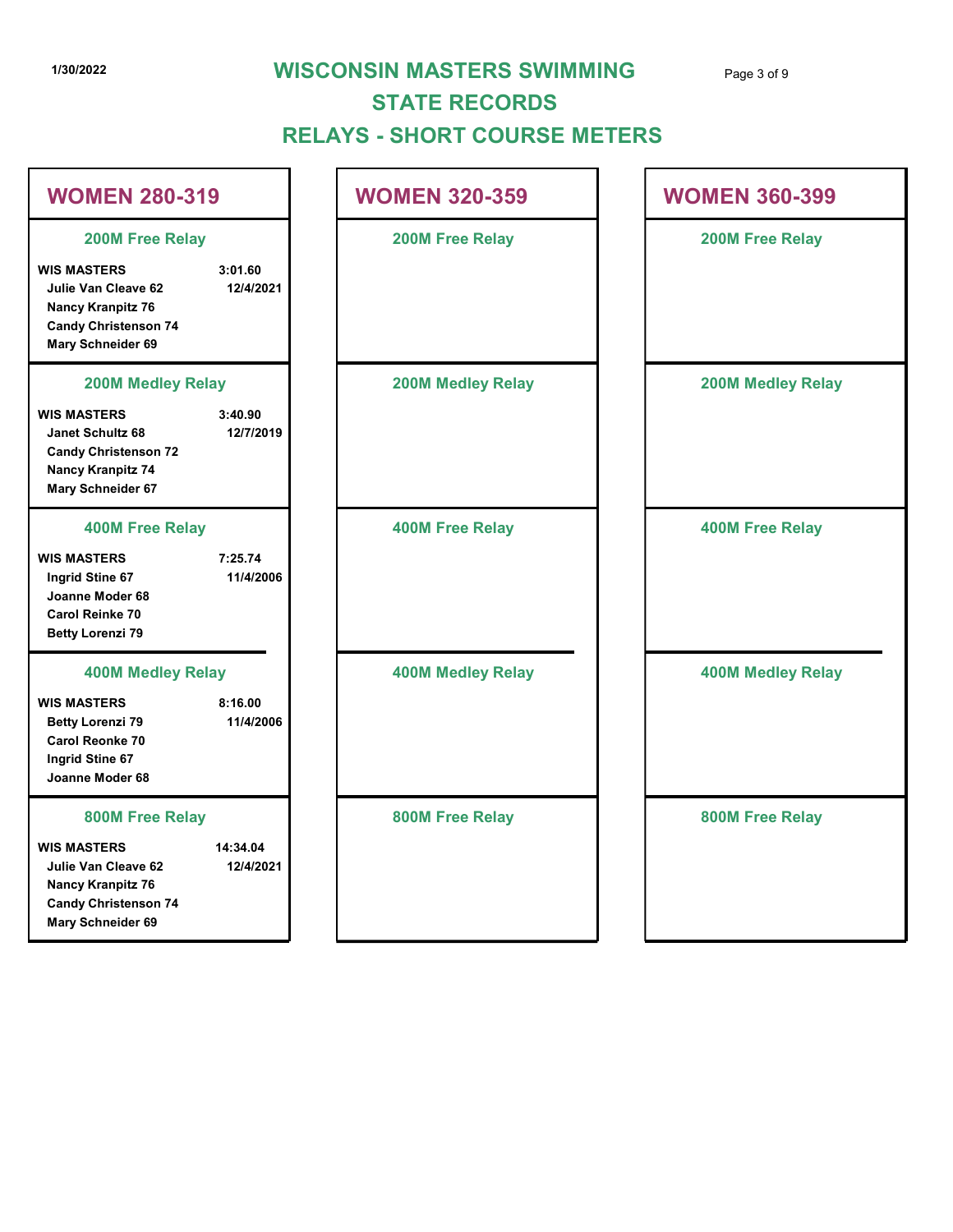# 1/30/2022 **WISCONSIN MASTERS SWIMMING** Page 4 of 9 RELAYS - SHORT COURSE METERS STATE RECORDS

|                                                                                                                                        | <b>STATE RECORDS</b><br><b>RELAYS - SHORT COURSE METERS</b>                                              | <b>WISCONSIN MASTERS SWIMMING</b> | Page 4 of 9                                                                                                         |                       |
|----------------------------------------------------------------------------------------------------------------------------------------|----------------------------------------------------------------------------------------------------------|-----------------------------------|---------------------------------------------------------------------------------------------------------------------|-----------------------|
| <b>MEN 72-99</b>                                                                                                                       | <b>MEN 100-119</b>                                                                                       |                                   | <b>MEN 120-159</b>                                                                                                  |                       |
| 200M Free Relay                                                                                                                        | <b>200M Free Relay</b>                                                                                   |                                   | 200M Free Relay                                                                                                     |                       |
|                                                                                                                                        | <b>WIS MASTERS</b><br>Craig Lanza 27<br>Larry Lanza 27<br>Thomas Mole 26<br><b>Mark Gwidt 25</b>         | 1:49.60<br>11/11/1995             | <b>WIS MASTERS</b><br>Stu Schaefer 47<br><b>Derrick O'Donnell 32</b><br>Cy Mistry 31<br><b>Brandon O'Donnell 30</b> | 1:49.85<br>3/7/2020   |
| <b>200M Medley Relay</b>                                                                                                               | <b>200M Medley Relay</b>                                                                                 |                                   | <b>200M Medley Relay</b>                                                                                            |                       |
|                                                                                                                                        | <b>WIS MASTERS</b><br>Thomas Mole 26<br>Larry Lanza 27<br>Scott Kaufman 24<br>Craig Lanza 27             | 2:04.56<br>11/11/1995             | <b>WIS MASTERS</b><br>Rudy Hein 26<br>David Bart 37<br>Jay Buckmaster 26<br>Daniel Selle 37                         | 2:10.57<br>11/1/1997  |
| <b>400M Free Relay</b>                                                                                                                 | <b>400M Free Relay</b>                                                                                   |                                   | <b>400M Free Relay</b>                                                                                              |                       |
|                                                                                                                                        | <b>WIS MASTERS</b><br>Joseph LaBudde 29<br>Joshua Griffey 30<br>John Henry Dasinger 29<br>Carl Kaiser 29 | 4:24.10<br>12/3/2016              | <b>WIS MASTERS</b><br>Tony Jansen 29<br>Jerry Lourigan 31<br>Kurt Weina 33<br><b>Richard Claxton 41</b>             | 4:36.22<br>11/30/1996 |
| <b>400M Medley Relay</b>                                                                                                               | <b>400M Medley Relay</b>                                                                                 |                                   | <b>400M Medley Relay</b>                                                                                            |                       |
|                                                                                                                                        |                                                                                                          |                                   | <b>WIS MASTERS</b><br>Eric John 31<br>Joseph Mueller 34<br>Jerry Lourigan 35<br><b>Toby Haines 31</b>               | 5:45.75<br>11/11/2000 |
| 800M Free Relay                                                                                                                        | 800M Free Relay                                                                                          |                                   | 800M Free Relay                                                                                                     |                       |
| 9:10.84<br><b>WIS MASTERS</b><br>Michael Wade 24<br>12/3/2011<br>Fritz Schenker 26<br>Sam Hickinbottom 22<br><b>Nicholas Janous 23</b> | <b>WIS MASTERS</b><br>Joseph LaBudde 29<br>Joshua Griffey 30<br>John Henry Dasinger 29<br>Carl Kaiser 29 | 10:40.56<br>12/3/2016             | <b>WIS MASTERS</b><br>David Dallmann 35<br>James Biles 52<br><b>Scott Bowe 34</b><br>Darryl Stich 38                | 9:03.58<br>12/7/2013  |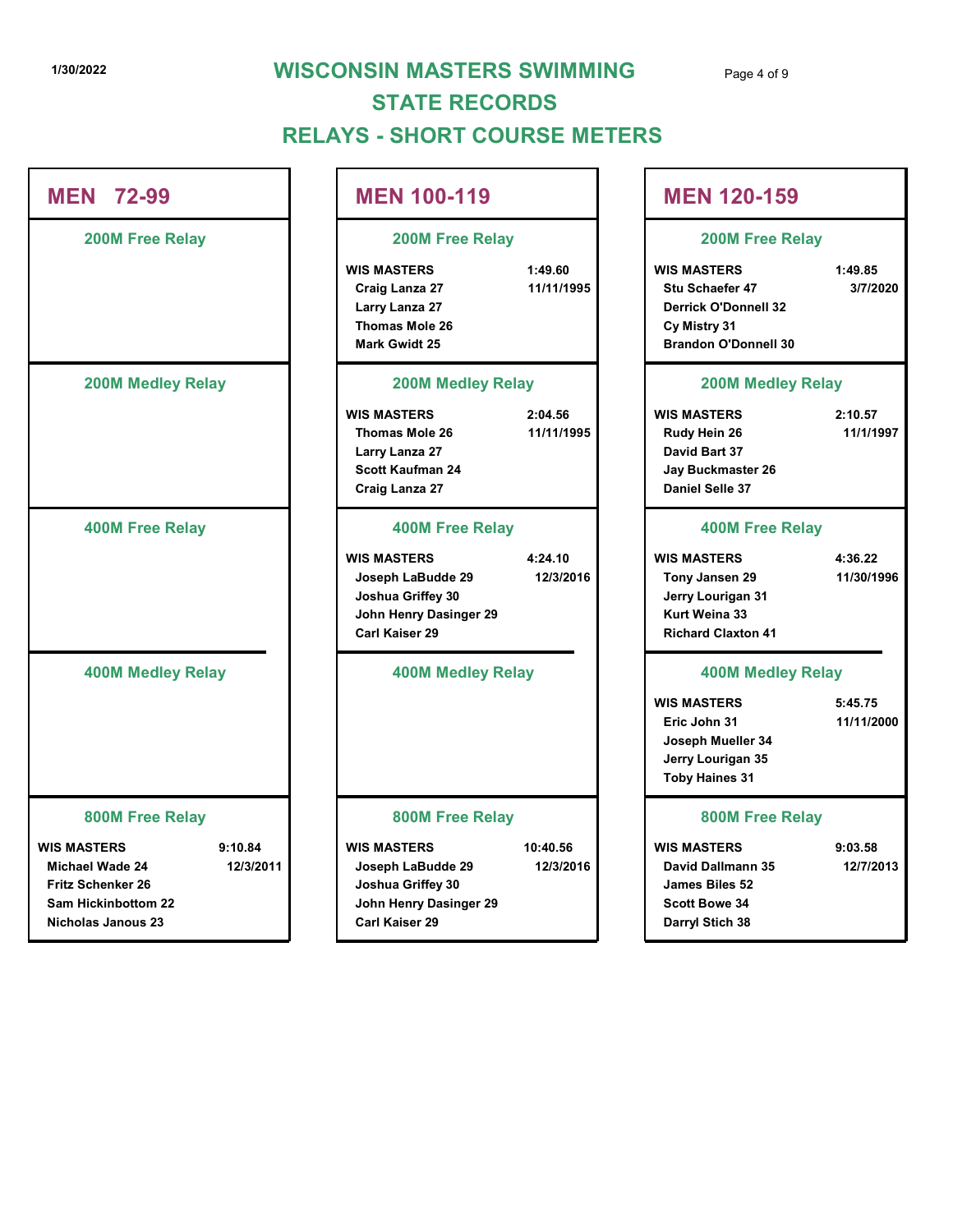# 1/30/2022 WISCONSIN MASTERS SWIMMING Page 5 of 9 RELAYS - SHORT COURSE METERS STATE RECORDS

# 1/30/2022<br>
WISCONSIN MASTERS SWIMMING<br>
STATE RECORDS<br>
RELAYS - SHORT COURSE METERS<br>
MEN 160-199<br>
200M Free Relay<br>
WIS MASTERS<br>
WIS MASTERS<br>
Dick Pitman 49<br>
Dixk Pitman 49<br>
Dixk Pitman 49<br>
Dixk Pitman 49<br>
Dixk Pitman 49<br>
D Dick Pitman 49 11/6/1993 Thomas Bird 55 12/8/2012 Davis Janda 37 Bruce Allen 34 Thomas Meehan 46 1/30/2022<br>
1/30/2022<br>
MEN 160-199<br>
200M Free Relay<br>
WISCONSIN MASTERS SWIMMING<br>
STATE RECORDS<br>
RELAYS - SHORT COURSE METERS<br>
MEN 200-239<br>
200M Free Relay<br>
200M Free Relay<br>
NES MASTERS<br>
Disk Pitman 49<br>
Disk Pitman 48<br>
Thom Thomas Meehan 46 11/6/1993 David Janda 37 Dick Pitman 49 David Farrell 38 MEN 160-199<br>
200M Free Relay<br>
WIS MASTERS<br>
Dick Pitman 49<br>
But Pitman 49<br>
Sancy and 37<br>
But Shares and 37<br>
But Shares and 37<br>
200M Modley Relay<br>
Shares Menhan 46<br>
200M Modley Relay<br>
200M Modley Relay<br>
200M Modley Relay<br>
20 Aaron Gardner 46 12/5/2015 | Thomas Grisa 53 12/5/2015 | Clark Knuth 68 12/3 David Lotter 45 Grant Burall 37 Jeffrey Rogers 37 ELMBROOK 5:05.47 WIS MASTERS Ence Allen 34<br>
Thomas Meehan 46<br>
1200M Medley Relay<br>
13 MAASTERS<br>
13 MAASTERS<br>
13 Maxters are the stress of the Summer of the Summer of the Summer of the Summer of the Summer of the Summer<br>
12/3/2016<br>
12/3/2016<br>
David Jand Bobby Wu 43 Maurice Tetzlaff 40 Gregory Blommel 56 ELMBROOK 9:54.18 WIS MASTERS Note Pitman 49<br>
Mark Steinhaltel 55<br>
Mark Steinhaltel 55<br>
Mark Steinhaltel 55<br>
Mark Pfaltgraff 54<br>
Mark Pfaltgraff 54<br>
Mark Pfaltgraff 54<br>
Ason Garden Band Lotter 45<br>
Down Medley Relay<br>
Mark Pfaltgraff 54<br>
Journal Street R MEN 160-199 200M Free Relay 200M Medley Relay 400M Free Relay 400M Medley Relay 800M Free Relay

Thomas Grisa 54 Andrew Babcock 39 Maurice Tetzlaff 40

### MEN 200-239

### 200M Free Relay

#### 200M Medley Relay

#### 400M Free Relay

#### 400M Medley Relay

#### 800M Free Relay

- Jeffrey Rogers 36 Carl Millholland 62 David Clark 57
- 10:47.13

| <b>NSIN MASTERS SWIMMING</b><br><b>STATE RECORDS</b><br>YS - SHORT COURSE METERS                                                  |                       | Page 5 of 9                                                                                                                  |                       |
|-----------------------------------------------------------------------------------------------------------------------------------|-----------------------|------------------------------------------------------------------------------------------------------------------------------|-----------------------|
| <b>MEN 200-239</b>                                                                                                                |                       | <b>MEN 240-279</b>                                                                                                           |                       |
| 200M Free Relay                                                                                                                   |                       | <b>200M Free Relay</b>                                                                                                       |                       |
| <b>WIS MASTERS</b><br>Thomas Bird 55<br>Geoff Mykleby 59<br>Peter Allen 53<br>James Biles 51                                      | 1:59.37<br>12/8/2012  | <b>WIS MASTERS</b><br><b>Barry Mandel 64</b><br>Tom Meehan 70<br><b>Mike Murray 67</b><br>Geoff Mykleby 64                   | 2:10.34<br>12/2/2017  |
| <b>200M Medley Relay</b>                                                                                                          |                       | <b>200M Medley Relay</b>                                                                                                     |                       |
| <b>ELMBROOK</b><br><b>Thomas Grisa 54</b><br><b>Gregory Blommel 56</b><br><b>Andrew Babcock 39</b><br><b>Mark Steinhafel 55</b>   | 2:01.56<br>12/3/2016  | <b>WIS MASTERS</b><br><b>Thomas Grisa 57</b><br>James Fischer 56<br><b>Scott Richards 59</b><br><b>Clark Knuth 71</b>        | 2:15.18<br>12/7/2019  |
| <b>400M Free Relay</b>                                                                                                            |                       | <b>400M Free Relay</b>                                                                                                       |                       |
| <b>WIS MASTERS</b><br><b>Thomas Grisa 53</b><br><b>Mark Pfalzgraff 54</b><br><b>Scott Richards 55</b><br><b>Andrew Babcock 38</b> | 4:11.86<br>12/5/2015  | <b>WIS MASTERS</b><br><b>Clark Knuth 68</b><br><b>Lawrence Mueller 72</b><br><b>Fred Russell 68</b><br><b>Mike Murray 66</b> | 6:01.28<br>12/3/2016  |
| <b>400M Medley Relay</b>                                                                                                          |                       | <b>400M Medley Relay</b>                                                                                                     |                       |
| <b>WIS MASTERS</b><br><b>Thomas Grisa 57</b><br>James Fischer 56<br><b>Scott Richards 59</b><br><b>Andrew Babcock 42</b>          | 4:42.74<br>12/7/2019  | <b>WIS MASTERS</b><br>Frank Feld 69<br><b>Bill Payne 67</b><br><b>Alex MacGillis 68</b><br><b>David Farrell 41</b>           | 6:55.09<br>11/30/1996 |
| 800M Free Relay                                                                                                                   |                       | 800M Free Relay                                                                                                              |                       |
| WIS MASTERS<br>Davisd Drury 55<br>Jeffrey Rogers 36<br>Carl Millholland 62<br>David Clark 57                                      | 10:47.13<br>12/6/2014 | <b>WIS MASTERS</b><br>David Drury 56<br><b>Carl Millholland 63</b><br>H R Weiner 65<br>David Clark 58                        | 11:09.69<br>12/5/2015 |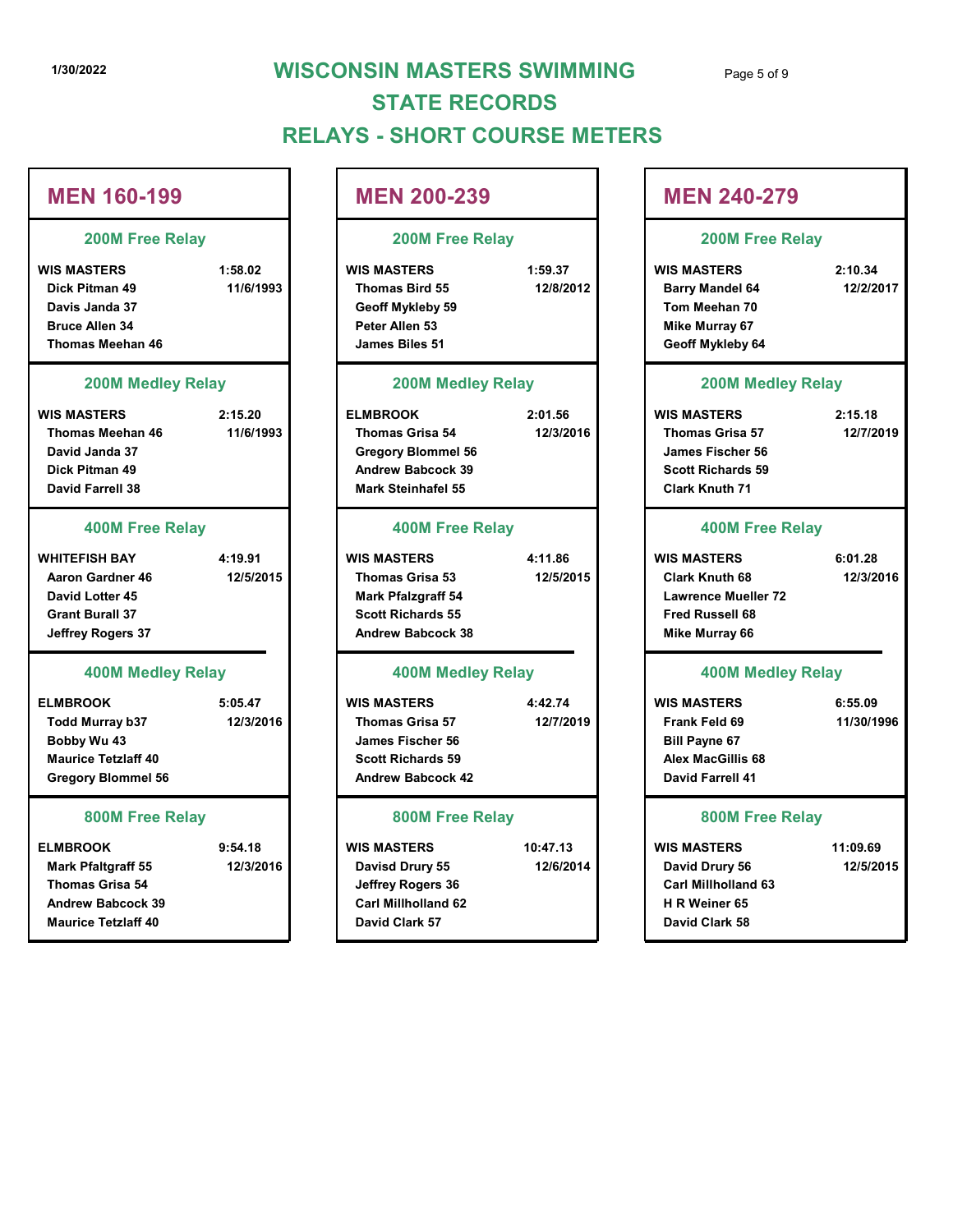# 1/30/2022 WISCONSIN MASTERS SWIMMING Page 6 of 9 RELAYS - SHORT COURSE METERS STATE RECORDS

| 1/30/2022                                                                                                                         |                       | <b>WISCONSIN MASTERS SWIMMING</b><br><b>STATE RECORDS</b><br><b>RELAYS - SHORT COURSE METERS</b>                                                          | Page 6 of 9              |
|-----------------------------------------------------------------------------------------------------------------------------------|-----------------------|-----------------------------------------------------------------------------------------------------------------------------------------------------------|--------------------------|
| <b>MEN 280-319</b>                                                                                                                |                       | <b>MEN 320-359</b>                                                                                                                                        | <b>MEN 360-399</b>       |
| 200M Free Relay<br><b>WIS MASTERS</b><br>Gordon Schalla 76<br>John Bauman 72<br>George May 65<br><b>James Sevenich 73</b>         | 2:56.24<br>10/26/1923 | 200M Free Relay<br><b>WIS MASTERS</b><br>4:04.61<br>12/6/2014<br><b>Fred Salzmann 82</b><br>Alex MacGillis 86<br><b>Bill Payne 85</b><br>Tom Michelson 83 | 200M Free Relay          |
| <b>200M Medley Relay</b><br><b>WIS MASTERS</b><br><b>Fred Salzmann 73</b><br>John Bauman 75<br>George May 68<br>Tim Trowbridge 66 | 3:12.77<br>11/5/2005  | <b>200M Medley Relay</b><br><b>WIS MASTERS</b><br>3:54.16<br>12/8/2012<br>John Bauman 82<br>George May 75<br>Alex MacGillis 84<br>Tom Michelson 81        | <b>200M Medley Relay</b> |
| <b>400M Free Relay</b>                                                                                                            |                       | <b>400M Free Relay</b>                                                                                                                                    | <b>400M Free Relay</b>   |
| <b>400M Medley Relay</b>                                                                                                          |                       | <b>400M Medley Relay</b>                                                                                                                                  | <b>400M Medley Relay</b> |
| 800M Free Relay                                                                                                                   |                       | 800M Free Relay                                                                                                                                           | 800M Free Relay          |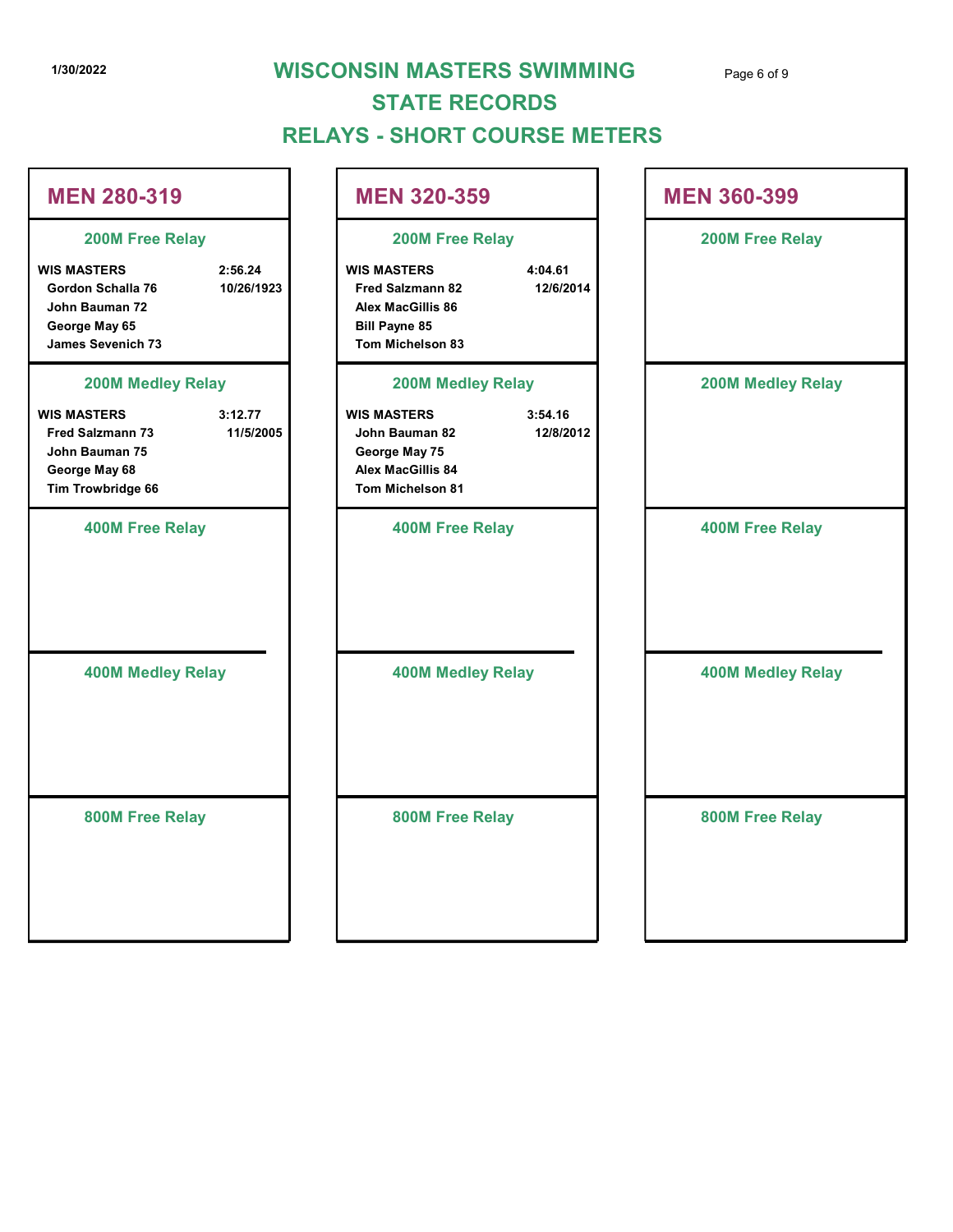## 1/30/2022 WISCONSIN MASTERS SWIMMING Page 7 of 9 RELAYS - SHORT COURSE METERS STATE RECORDS

| <b>MIXED 72-99</b>                                                                                                                                        | <b>MIXED 100-119</b>                                                                                                           |                      | <b>MIXED 12</b>                                                                                                       |
|-----------------------------------------------------------------------------------------------------------------------------------------------------------|--------------------------------------------------------------------------------------------------------------------------------|----------------------|-----------------------------------------------------------------------------------------------------------------------|
| <b>200M Free Relay</b>                                                                                                                                    | <b>200M Free Relay</b>                                                                                                         |                      | 200M Fre                                                                                                              |
|                                                                                                                                                           | <b>WIS MASTERS</b><br><b>Molly Woodford 27W</b><br>Rachel Mensch 26W<br>Jack Turek 25M<br><b>Greg Grewal 23M</b>               | 2:00.20<br>12/2/2017 | <b>WIS MASTERS</b><br><b>Mark Larkin 43M</b><br><b>Jason Clark 35M</b><br>Katie Jozefiak 32<br>Amber Johnson 2        |
| <b>200M Medley Relay</b>                                                                                                                                  | <b>200M Medley Relay</b>                                                                                                       |                      | <b>200M Me</b>                                                                                                        |
|                                                                                                                                                           | <b>WIS MASTERS</b><br><b>Molly Woodford 27W</b><br><b>Greg Grewal 23M</b><br><b>Rachel Mensch 26W</b><br><b>Jack Turek 25M</b> | 2:08.95<br>12/2/2017 | <b>WIS MASTERS</b><br><b>Cynthia Maltry 37</b><br>Nancy Ehrke 39W<br>David Bachleda 3<br><b>David Farrell 37N</b>     |
| <b>400M Free Relay</b>                                                                                                                                    | <b>400M Free Relay</b>                                                                                                         |                      | <b>400M Fre</b>                                                                                                       |
| <b>WIS MASTERS</b><br>4:29.90<br><b>Christina Balcer 22W</b><br>12/7/2013<br><b>Carl Kaiser 26M</b><br><b>Mike Bentley 30M</b><br>Carly Meuer 21W         | <b>WHITEFISH BAY</b><br><b>Mallory Griffey 28W</b><br>Joshua Griffey 28M<br><b>Grant Burall 36M</b><br>Katelyn Brittain 26W    | 4:26.63<br>12/6/2014 | <b>WIS MASTERS</b><br><b>Barbara Kolitsch</b><br>Lara Pederson 37<br>Patrick Mueller 4<br><b>Shaun Morrow 38</b>      |
| <b>400M Medley Relay</b>                                                                                                                                  | <b>400M Medley Relay</b>                                                                                                       |                      | <b>400M Me</b>                                                                                                        |
|                                                                                                                                                           | <b>WIS MASTERS</b><br><b>Molly Woodford 27W</b><br><b>Greg Grewal 23M</b><br>Rachel Mensch 26W<br><b>Jack Turek 25M</b>        | 4:57.11<br>12/2/2017 | <b>MADISON AREA M</b><br><b>Bill Koenen 39M</b><br><b>Glenn Tarnowski</b><br>Sara Allen 29W<br><b>Aimee Arnolduss</b> |
| <b>800M Free Relay</b>                                                                                                                                    | 800M Free Relay                                                                                                                |                      | 800M Fre                                                                                                              |
| <b>WIS MASTERS</b><br>10:17.51<br><b>Christina Calcer 22W</b><br>12/7/2013<br><b>Carly Meuer 21W</b><br><b>Carl Kaiser 26M</b><br><b>Mike Bentley 30M</b> | <b>WIS MASTERS</b><br><b>Brian Herzog 33M</b><br>Lauren Schudde 29W<br><b>Chelsey Synder 25W</b><br><b>Nick Janous 24M</b>     | 9:39.34<br>12/8/2012 |                                                                                                                       |

# NSIN MASTERS SWIMMING<br>
YS - SHORT COURSE METERS<br>
MIXED 100-119<br>
200M Free Relay<br>
WIS MASTERS<br>
MUSING MASTERS<br>
MUSING MASTERS<br>
Musing Masters<br>
Musing Masters<br>
Musing Masters<br>
Musing Masters<br>
Musing Masters<br>
Musing Masters<br> Molly Woodford 27W 12/2/2017 Mark Larkin 43M 11/2/2014 Rachel Mensch 26W Jason Clark 35M Jack Turek 25M Katie Jozefiak 32W Greg Grewal 23M Amber Johnson 28W NSIN MASTERS SWIMMING<br>
YS - SHORT COURSE METERS<br>
MIXED 100-119<br>
200M Free Relay<br>
2:00 20<br>
WIS MASTERS<br>
Moly Woodford 27W<br>
MIXED 120-159<br>
2:00 Pree Relay<br>
2:00 20<br>
WIS MASTERS<br>
Archel Mensch 26W<br>
3:00 Medley Relay<br>
3:00 Med Molly Woodford 27W 12/2/2017 Cynthia Maltry 37W 10/31/1992 Greg Grewal 23M Nancy Ehrke 39W Rachel Mensch 26W David Bachleda 31M Jack Turek 25M David Farrell 37M MIXED 100-119<br>
200M Free Relay<br>
WIS MASTERS<br>
Moly Woodford 27W<br>
MIXED 120-159<br>
200M Free Relay<br>
2.00M Free Relay<br>
MIXED 120-159<br>
200M Free Relay<br>
200M Free Relay<br>
3200M Medley Relay<br>
3200M Medley Relay<br>
3200M Medley Relay<br> Mallory Griffey 28W 12/6/2014 Barbara Kolitsch 39W 11/5/2005 Joshua Griffey 28M Lara Pederson 37W Grant Burall 36M Patrick Mueller 40M Katelyn Brittain 26W Shaun Morrow 38M WIS MASTERS 4:57.11 | MADISON AREA MA 5:24.41 Usik Turek 25M<br>
200M Mediley Relay<br>
200M Mediley Relay<br>
200M Mediley Relay<br>
Molly Woodford 27W 12/2/2017<br>
Moley Growal 23M<br>
Moley Growal 23M<br>
200M Mediley Relay<br>
Rachel Mensch 26W<br>
200M Mediae S1M<br>
200M Mediae S1M<br>
200M Fr Greg Grewal 23M Glenn Tarnowski 32M Rachel Mensch 26W Sara Allen 29W Jack Turek 25M Aimee Arnoldussen 28W Rachel Mensch 26W<br>
Jack Turek 25M 9:39.40 David Bachleda 31M<br>
Malingy Griffty 28M<br>
Joshua Griffey 28M<br>
Joshua Griffey 28M<br>
Grant Burall 36M<br>
Joshua Griffey 28M<br>
400M Medley Relay<br>
Faction Malingy Relay<br>
Shaun Morrow 38M<br>
S Lauren Schudde 29W Chelsey Synder 25W MIXED 100-119 MIXED 120-159 200M Free Relay 200M Free Relay 200M Medley Relay 200M Medley Relay 400M Free Relay 400M Free Relay 400M Medley Relay 400M Medley Relay 800M Free Relay 800M Free Relay 9:39.34 Page 7 of 9<br>
<br>
MIXED 120-159<br>
200M Free Relay<br>
WIS MASTERS 1:58.57<br>
Mark Larkin 43M<br>
Jason Clark 35M<br>
Katie Jozefiak 32W<br>
Amber Johnson 28W Page 7 of 9<br>
S<br>
WISS MASTERS<br>
200M Free Relay<br>
WISS MASTERS<br>
Mark Larkin 43M<br>
Jason Clark 35M<br>
Katie Jozefiak 32W<br>
Amber Johnson 28W<br>
200M Medley Relay<br>
WISS MASTERS<br>
Cynthia Maltry 37W<br>
Pancy Ehrke 39W<br>
David Bachleda 31M MIXED 120-159<br>
200M Free Relay<br>
WIS MASTERS 1:58.57<br>
Mark Larkin 43M 11/2/2014<br>
Jason Clark 35M<br>
Katie Jozefiak 32W<br>
Amber Johnson 28W<br>
200M Medley Relay<br>
WIS MASTERS 2:06.12<br>
Cynthia Maltry 37W 10/31/1992<br>
Nancy Ehrke 39W Katie Jozefiak 32W<br>
Amber Johnson 28W<br>
200M Medley Relay<br>
10/31/1992<br>
Nancy Ehrke 39W<br>
David Bachleda 31M<br>
David Bachleda 31M<br>
A00M Free Relay<br>
11/5/2005<br>
Rarbara Kolitsch 39W<br>
Lara Pederson 37W<br>
Patrick Mueller 40M<br>
Shaun 5:24.41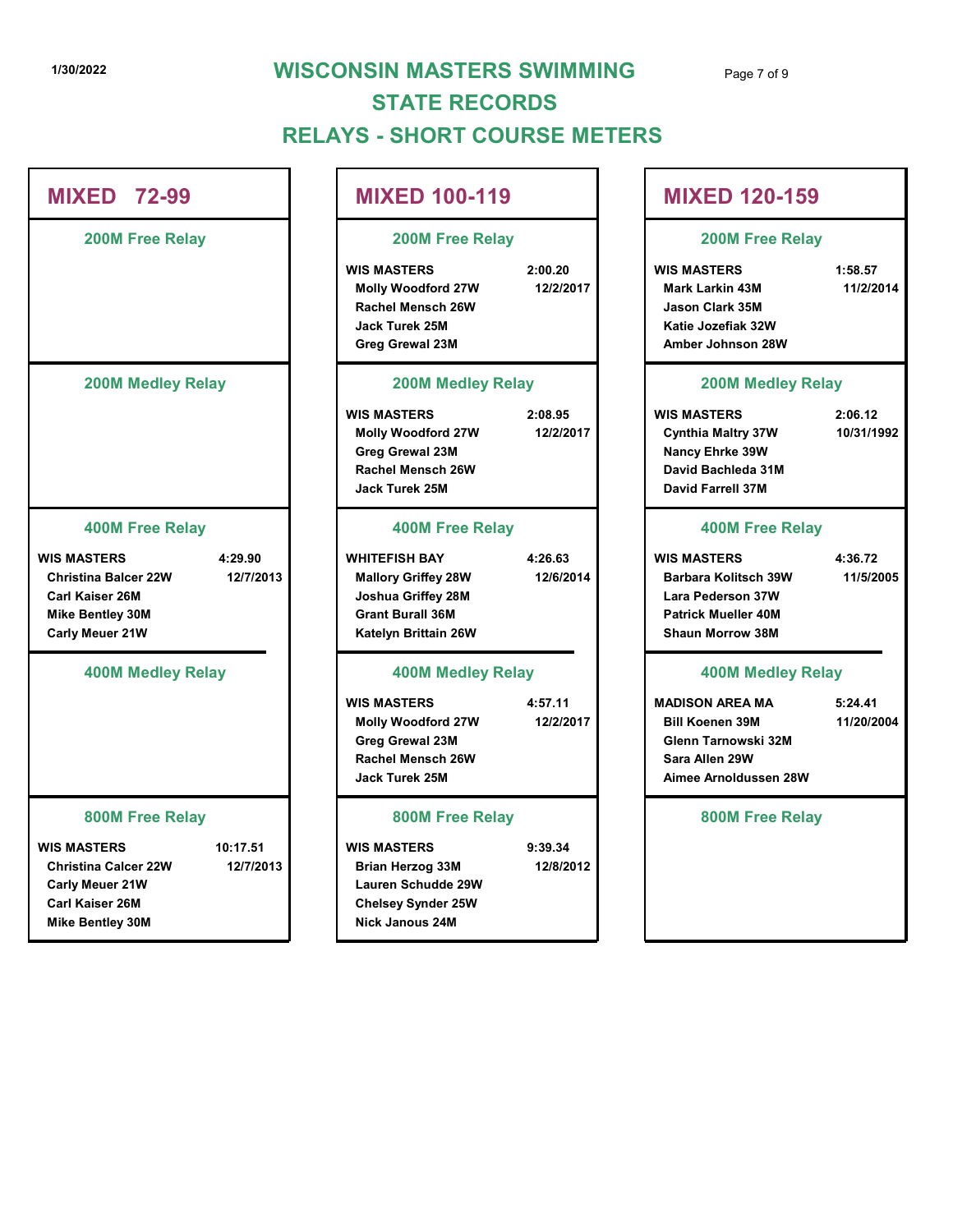# 1/30/2022 WISCONSIN MASTERS SWIMMING Page 8 of 9 RELAYS - SHORT COURSE METERS STATE RECORDS

# 1/30/2022<br>
1/30/2022<br>
WISCONSIN MASTERS SWIMMING<br>
STATE RECORDS<br>
RELAYS - SHORT COURSE METERS<br>
MIXED 160-199<br>
200M Free Relay<br>
200M Free Relay<br>
200M Free Relay<br>
200M Free Relay<br>
200M Free Relay<br>
200M Free Relay<br>
200M Free Mark Kaczmarek 51M 12/1/2007 Mike Murray 57m **No. 1988 Mike Murray 57m** and 1990 **Mike Murray 57m** and 1990 **Mike Murray 54W** Julie Hall 39W Trina Schaetz 35W Perry Rocwell 64M 1790/2022<br>
1790/2022<br>
2000 Free Relay<br>
ELMBROOK 2:09.39<br>
2000 Free Relay<br>
MIXED 200-239<br>
2000 Free Relay<br>
Mark Keczmerek 51M<br>
Mixted Strip 2000 Free Relay<br>
2000 Free Relay<br>
Mark Keczmerek 51M<br>
Mixted Strip 2000 Free Relay Todd Murray 37M 12/3/2016 | Becky Heller 39W 10/25/2003 Julie Hall 48W Erin Schneider 37W Maurice Tetzlaff 40 MIXED 160-199<br>
200M Free Relay<br>
ELMBROOK 2:09.39<br>
Mark Kaczmarek 51M 12/1/2007<br>
Mis MasTERS 2:25.42<br>
Mis MasTERS 2:25.42<br>
Mis MasTERS 2:25.42<br>
Mis MasTERS 2:25.42<br>
Julie Hall 39W<br>
Ninte Murray 37M<br>
200M Modley Relay<br>
Perry David Drury 56M 12/5/2015 **David Drury 43M** 12/7/2013 Madison Boyle 24W Rachel Mensch 24W Linda Fitzgerald 43W David Clark 58M Karen Kimple 52W WHITEFISH BAY 5:41.04 Unie Hall 39W Margie Simsic 49W<br>
Trina Schaetz 35W Perry Rocwell 64M<br>
LINEROOK (Eelzy Fara Zeunes<br>
LINEROOK (Eelzy 12/8/2015<br>
Julie Hall 48W 12/3/2016<br>
Mischaele Sim Schaetz 37W Beack y Heller 39W 10/25/2003<br>
Mischaele S Daniel Kristl 50M Giuseppe Mazzone 34M Stephanie Vavra 48W WHITEFISH BAY 9:51.48 WHITEFISH BAY Erin Schneider 37W<br>
Maurice Tetzlaff 40<br>
Maurice Tetzlaff 40<br>
1990M Free Relay<br>
1990M Free Relay<br>
1990M Free Relay<br>
2000M Free Relay<br>
2000M Free Relay<br>
2000M Free Relay<br>
2000M Free Relay<br>
2000M Medley Relay<br>
2000M Medley R Aaron Gardner 46M Megan O'Brien 26W Karen Kimple 54W MIXED 160-199 200M Free Relay 200M Medley Relay 400M Free Relay 400M Medley Relay 800M Free Relay Thomas Meehan 53M David Clark 56M David Drury 54M Debbie Katzman 46W 800M Free Relay

# WIS MASTERS 5:11.23 David Drury 43M David Clark 56M MIXED 200-239 200M Free Relay 200M Medley Relay 400M Free Relay 400M Medley Relay

10:38.94

# NSIN MASTERS SWIMMING<br>
YS - SHORT COURSE METERS<br>
MIXED 200-239<br>
200M Free Relay<br>
WIS MASTERS<br>
Robert White Sr 62M<br>
Doris Kiltzke 54W<br>
Margie Simsic 49W<br>
Margie Simsic 49W<br>
Perry Rocwell 64M<br>
Perry Rocwell 64M<br>
Perry Rocwel Robert White Sr 62M 10/15/1989 Ramon Klitzke 60M 11/5/1988 Doris Klitzke 54W Doris Klitzke 53W Margie Simsic 49W George Wussow 65M NSIN MASTERS SWIMMING<br>
YS - SHORT COURSE METERS<br>
WIS MASTERS<br>
NUXED 200-239<br>
200M Free Relay<br>
2:25.42<br>
Robert White Sr 62M<br>
Robert White Sr 62M<br>
Mass Masters<br>
Margie Simsic 48W<br>
Den's Kittleke 64M<br>
Margie Simsic 48W<br>
2:25. Becky Heller 39W 10/25/2003 Geoff Mykleby 55M 12/6/2008 Bela Sandor 68M Candy Christenson 61W Mike Ziniel 56M Dick Pitman 65M Sandra Smith 42W Nancy Kranpitz 63W MIXED 2000-239<br>
200M Free Relay<br>
WIS MASTERS<br>
Robert White Sr 62M<br>
Noris Kitzke 64W<br>
Doris Kitzke 64W<br>
Doris Kitzke 64W<br>
Nary Rocwell 64M<br>
Perry Rocwell 64M<br>
200M Medley Relay<br>
Perry Rocwell 64M<br>
200M Medley Relay<br>
2:25.13 WIS MASTERS 5:11.23 WIS MASTERS Margie Simsic 49W<br>
Perry Rocwell 64M<br>
200M Medley Relay<br>
1002572003<br>
Bela Sandor 63M<br>
Bela Sandor 63M<br>
Bela Sandor 63M<br>
Sandra Smith 42W<br>
400M Free Relay<br>
David Clark 56M<br>
David Clark 56M<br>
David Clark 56M<br>
Alancy Kranpite Arrietta Claus 48W Nancy Ehrke 65W Dick Pitman 56M Mary Schneider 66W Mike Ziniel 56M<br>
Sandra Smith 42W<br>
400M Free Relay<br>
Mancy Kranpitz 63W<br>
David Clark 56M<br>
David Clark 56M<br>
David Clark 56M<br>
Alays AASTERS<br>
IS Mancy Easy<br>
400M Medley Relay<br>
400M Medley Relay<br>
Mancy Leigh Fisher 49W<br>
Marcy E Page 8 of 9<br>
MIXED 240-279<br>
200M Free Relay<br>
WIS MASTERS 3:06.46<br>
Ramon Klitzke 60M 11/5/1988<br>
Doris Klitzke 53W<br>
George Wussow 65M<br>
Fran Zeumer 68W Ramon Klitzke 60M Fran Zeumer 68W Page 8 of 9<br>
MIXED 240-279<br>
200M Free Relay<br>
WIS MASTERS 3:06.46<br>
Ramon Klitzke 60M 11/5/1988<br>
Doris Klitzke 53W<br>
George Wussow 65M<br>
Fran Zeumer 68W<br>
200M Medley Relay<br>
WIS MASTERS 2:43.30<br>
Geoff Mykleby 55M 12/6/2008<br>
Can George Wussow 65M<br>
Fran Zeumer 68W<br>
200M Medley Relay<br>
13 MASTERS 2:43.30<br>
Geoff Mykleby 55M<br>
Candy Christenson 61W<br>
Dick Pitman 65M<br>
Nancy Kranpitz 63W<br>
400M Free Relay<br>
12/1/2018<br>
12/1/2018<br>
Mike Murray 68M<br>
Nancy Ehrke Carl Millholland 66M MIXED 240-279 200M Free Relay 200M Medley Relay 400M Free Relay 400M Medley Relay 800M Free Relay 7:22.94